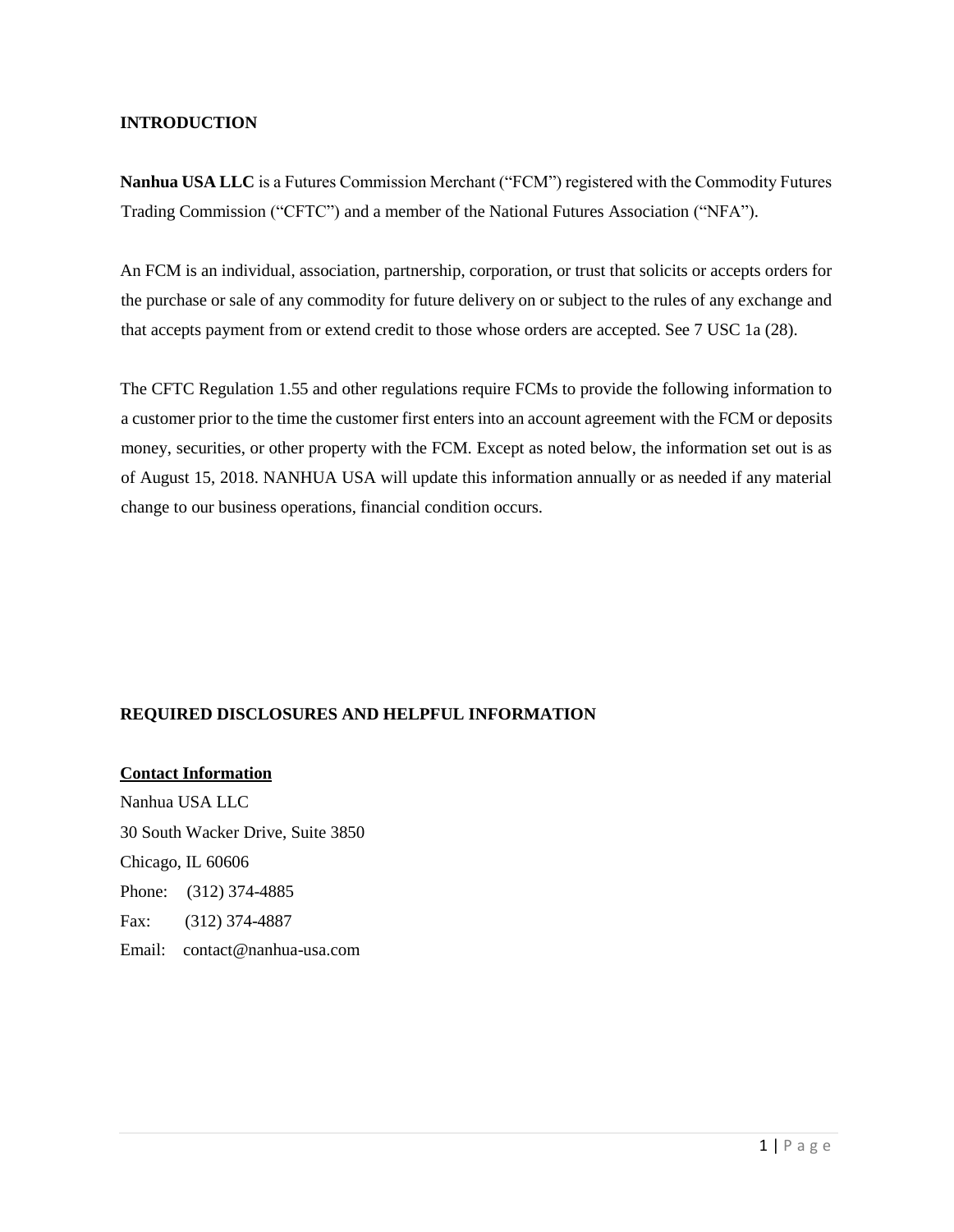## **Nanhua USA LLC and Our Principals**

Nanhua USA LLC is a wholly owned subsidiary of Nanhua USA Holding LLC (former name HGNH Financial LLC), an Illinois holding company which is owned by HGNH International Financial Co., Limited. HGNH International Financial Co., Limited is a Hong Kong holding company which is owned and controlled by Nanhua Futures Co., Limited. Nanhua Futures Co., Limited is a futures firm and member of all of China's futures exchanges and is regulated by the China Securities Regulatory Commission.

## **Lian Hao, Principal & Chief Executive Officer**

Mr. Lian Hao has over 16 year of experience in the futures industry. He joined the CME Group in 2001 and played a role in GLOBEX development. From 2007 to 2011, Mr. Hao was appointed as the CME's Chief Representative to China. In this role, Mr. Hao enhanced the financial communication and cooperation between the U.S. and China. In 2011 Mr. Hao founded Chicago Institute of Investment Inc., which provides financial training for students from different Chinese institutions, government, regulatory department, exchanges, and FCMs. In 2016, Mr. Hao joined Nanhua USA LLC and currently is a Principal and the Chief Executive Officer.

# **Lingfang Li, Principal & Director**

Ms. Lingfang Li has over 12 years of experience in the futures industry. She joined Nanhua Futures in 2003 and worked various key positions in Nanhua Futures. Currently Ms. Li is a Vice President of HGNH International Financial Co., Limited.

# **Runzhe Xia, Principal & Director**

Mr. Runzhe Xia has been in the futures industry for more than 7 years and has held senior compliance and executive level of roles within HGNH Group as compliance supervisor and assistant general manager. He has experience in the rules and regulations of the futures industry, as well as the operational and risk management aspects of running a futures firm. His capabilities ensure the various developments of Nanhua USA are working towards the organization's goal.

# **Yun Zhang, Principal, General Counsel, & Chief Compliance Officer**

Mr. Yun Zhang (Alan) is an attorney admitted to the State of Illinois. He obtained Juris Doctor (J.D.) in the U.S. and Bachelor of Laws in China. Mr. Zhang joined Nanhua USA in 2016 and works on legal, compliance, and regulatory matters.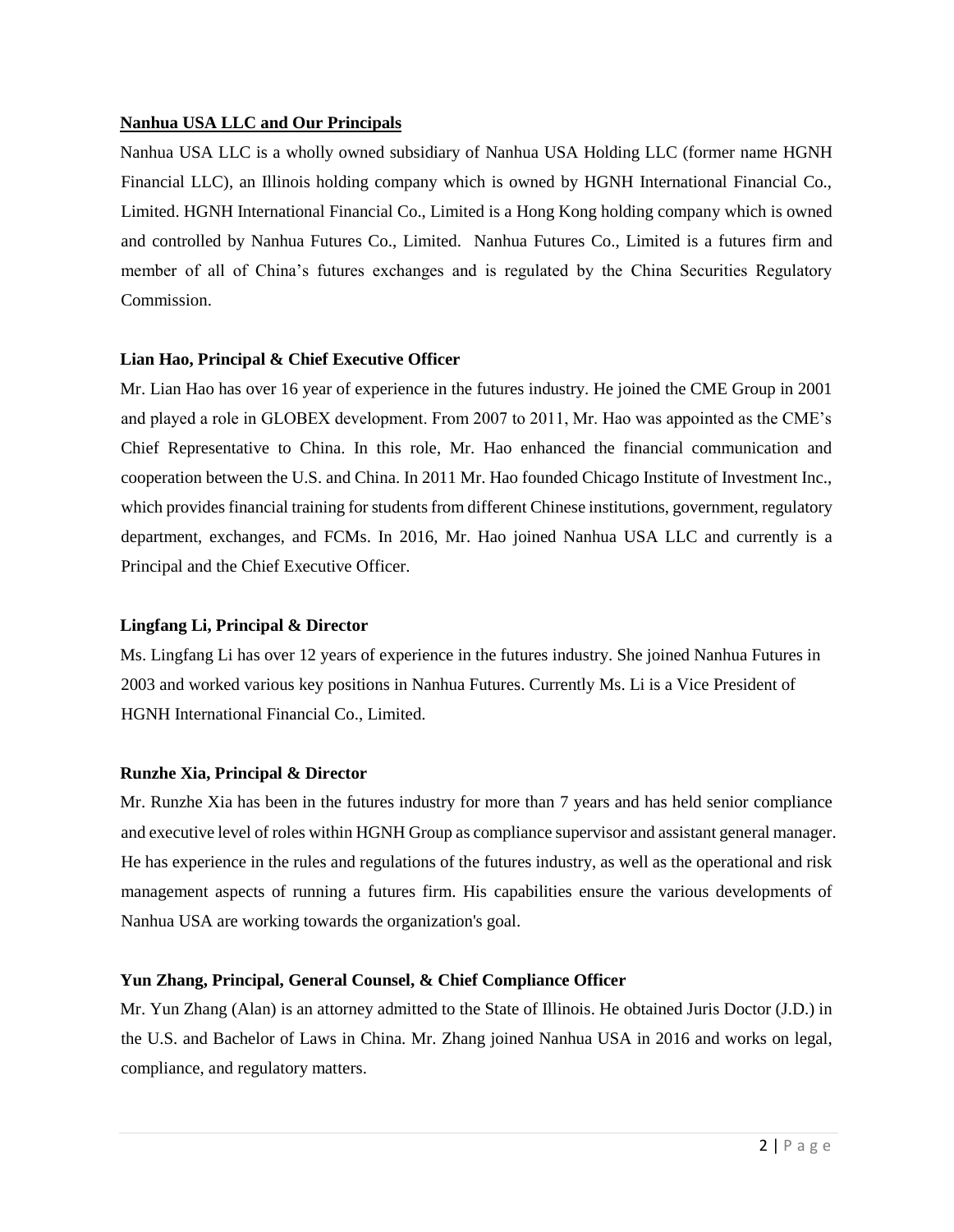### **Kimberley Vercoe, Principal & Chief Financial Officer**

Ms. Kimberley (Fenghong) Vercoe has over 17 years of experience in futures industry including 6 years in accounting/ auditing. She joined the firm in May 2017 and is in charge of accounting and financial reporting. During her career, Ms. Vercoe worked as the Director of International Market Development at CME Group and Senior Auditor at Chicago Board of Trade (CBOT). Over the years, Ms. Vercoe has accumulated extensive experience in accounting, auditing, and compliance in futures industry. Ms. Vercoe is a Certified Public Accountant (CPA) and currently works as the Chief Financial Officer of the firm.

## **Regulatory Oversight**

Nanhua USA is subject to regulatory oversight by the CFTC, NFA, and the exchanges and clearing organizations to which we conduct our business. Pursuant to CFTC Regulation 1.52, Nanhua USA's Designated Self-Regulatory Organization ("DSRO") is the CME Group [\(www.cmegroup.com\).](http://(www.cmegroup.com)./) As DSRO, the CME conducts an annual risk based examination and various other interim reviews.

## **Business Activities**

Nanhua USA is an FCM registered with the CFTC and a member of the NFA. Nanhua USA's business is the clearing of exchange-traded futures and options on futures. Nanhua USA's customer base includes commercial and institutional accounts, professional traders, managed futures accounts, and retail customers. Our customers are located across the globe with the majority of them located in mainland China and Hong Kong. Nanhua USA's primary product markets are grains, livestock, energies, precious metal, soft commodities, interest rates, equity indexes, and currencies. Nanhua USA provides clearing services to its affiliate HGNH International Futures Co., Limited.

Nanhua USA provides our customers access to the futures and options on futures markets as a clearing member firm of the following exchanges and related clearing organizations:

- CME Group, which includes the CME, CBOT, NYMEX, and COMEX
- Intercontinental Exchange US ("ICE US")
- Dubai Mercantile Exchange

# **Material Risks**

NANHUA USA actively manages the risks associated with operating as an FCM. Such material risks may include: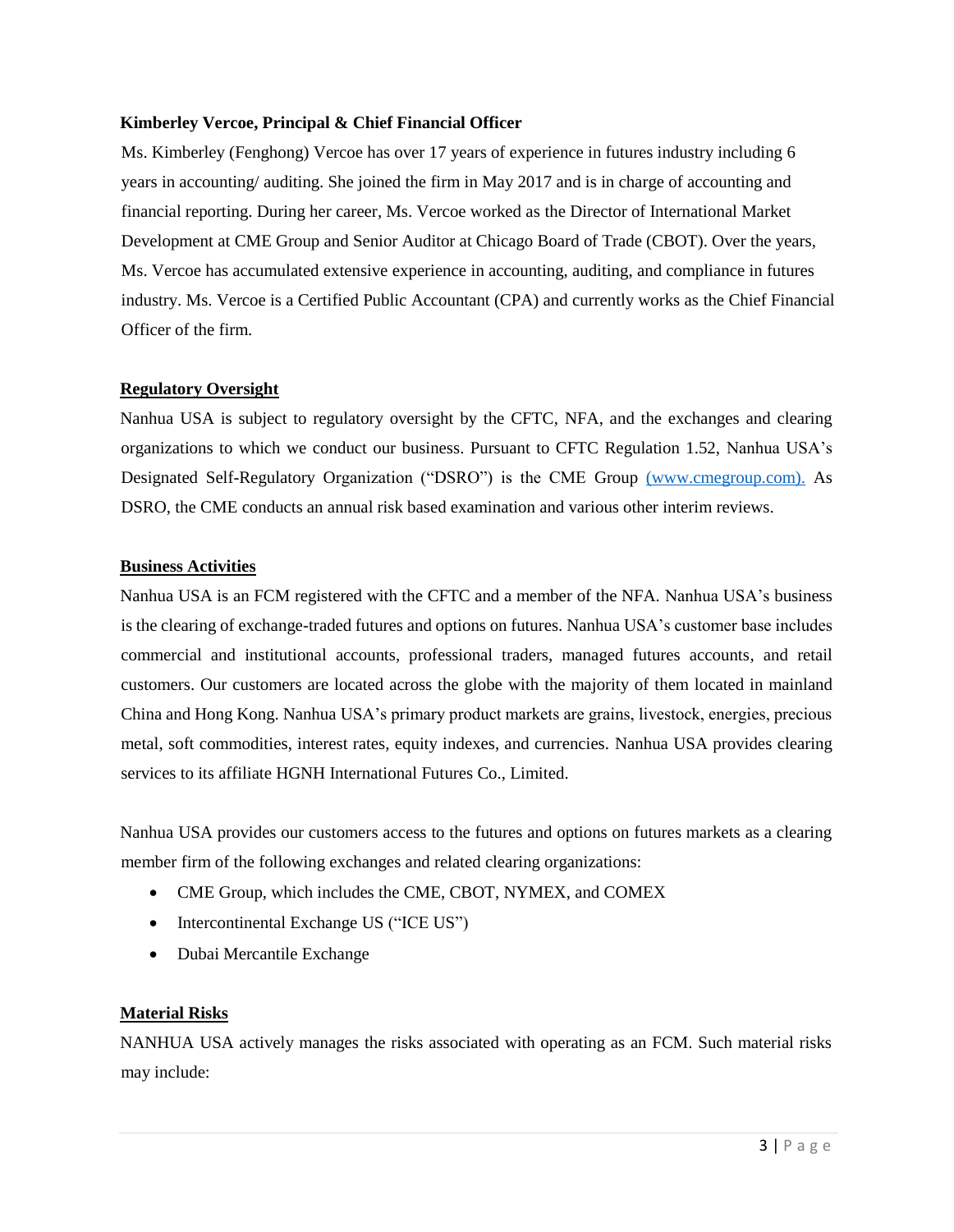• CFTC Regulation 1.25 permits FCMs to invest customer segregated and secured funds deposited by customers. FCMs may also invest its own funds but will be responsible for any investment losses. Currently Nanhua USA holds all customer segregated funds and company funds in cash. All customer segregated funds are deposited at BMO Harris Bank, which is a settlement bank approved by the CME Group. Nanhua USA's capital funds are deposited at both BMO Harris Bank and Bank of China, Chicago Branch.

Nanhua USA's policies and procedures concerning the choice of bank depositories, custodians, and counterparties to permitted transactions under § 1.25.

Nanhua conducts due diligence when selecting depositories including examining the depositories' capital, operational liquidity, access to liquidity, concentration risk and creditworthiness.

As is the case with Nanhua USA's various exchanges and/or clearinghouses, depository reviews are conducted by Nanhua USA's Finance Department. These periodic credit reviews are performed on each of these entities to assess their financial strength and reliability. Credit will also take into consideration opinions of external rating agencies as they can provide the broadest set of credit risk factors and are not limited in scope for those entities that are rated. New depository relationships will be introduced to the Finance Department accompanied by the following information. This ensures that the Finance Department will be provided with, but not limited to, the following:

- o Legal name of entity
- o Nature of exposure
- o Exposure limit required
- o Rating (if available)
- o Audited financial statements for the past three years (unless public)

Depositories will be vetted by primarily financial statement analysis and by other means as they become available. Concerns and recommendations via credit write-up will be escalated for the approvals of the Senior Risk Manager and the CFO.

• HGNH International Financial Co., Limited and Nanhua Futures Co., Limited provide the member equity and capital to Nanhua USA and may be a source of additional liquidity. Material change in the capital structure or ownership of HGNH Group may impact Nanhua USA operations. However, HGNH Hong Kong Group operates in a highly-regulated environment.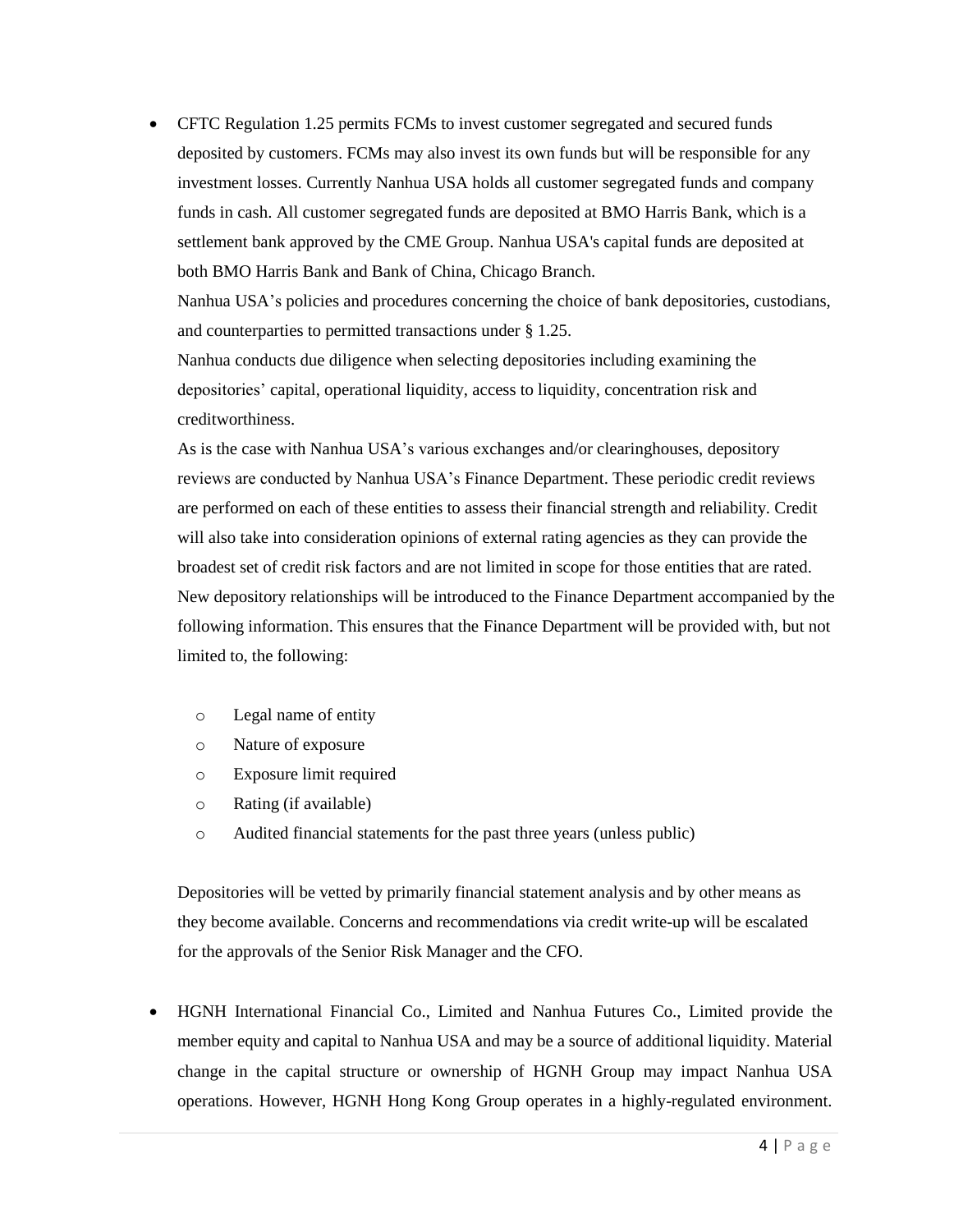Nanhua USA would be required to notify the CFTC and exchanges and clearing organizations of any material change in our capital structure or ownership, as well as, any impact it would have on our operations.

- The preponderance of Nanhua USA's volume is executed through electronic trading platforms. We offer several trading platforms to brokers and customers. Trading platforms can be adversely impacted by a variety of technology issues including, but not limited to, exchange connectivity, exchange matching engine outages, internet availability, software configurations, and hardware performance. If one or more of Nanhua USA's trading platforms were not available for an extended period, we could suffer a reduction in trading volume and operating income. However, a substantial portion of Nanhua USA's brokers and customers have access to more than one trading platform and/or have access to voice execution in the event of a trading platform failure.
- Nanhua USA's electronic trading platforms have risk control functionality. These individual risk control systems could conceivably fail, thereby allowing traders to exceed pre-set risk and trading limits. However, Nanhua USA employs multiple procedures for risk control and does not rely on any one risk control system. Nanhua USA also has robust procedures for employing kill switches in the event of any failure by a single risk control system.
- Nanhua USA maintains a technology network through which we interact with our customers and counterparties. A material breach within the network could result in a disruption of business and failure to meet our obligations to our customers or counterparties. Nanhua USA actively monitors our technology network to ensure that we meet the requirements of our customers and counterparties. We also maintain a business continuity plan to manage potential problems in our technology network.
- A substantial portion of Nanhua USA's net revenue is derived from commissions generated from customer transactions. The loss of a significant customer could negatively impact our volume and operating income. As of June 30, 2018, our omnibus client HGNH International Futures Co., Limited accounts for more than 89% of our net revenue.
- If a customer were to default on its obligations to Nanhua USA, we may have to liquidate open positions and could ultimately be responsible for any resulting debit balance. Nanhua USA manages this risk by requiring material margin deficiencies to be met on an intra-day or next business day basis via wire transfer and, in many instances, holding the broker introducing the customer responsible to Nanhua USA for any debit balance. We also regularly review customer trading activity and the current financial position of our significant customers, and actively monitor their open interest.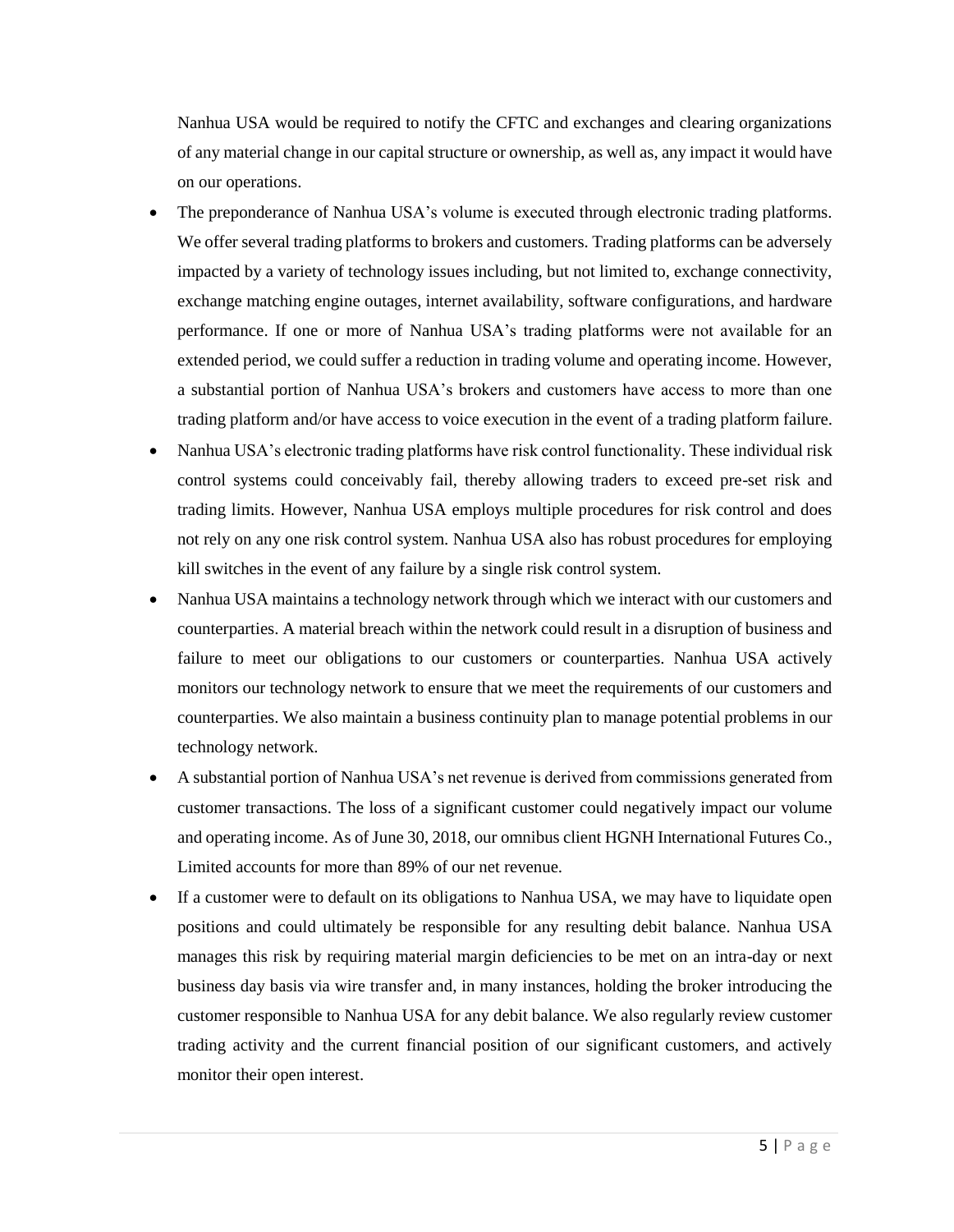- Nanhua USA's principal liabilities are to our clearing customers. In the event Nanhua USA is not able to meet our obligations owed to customers this may significantly impact our business operations. Nanhua USA manages this risk by preparing daily segregation and secured fund statements identifying our customer liabilities, which are submitted to the CFTC and CME. The CME also receives direct confirmation from our segregation and secured funds depositories verifying the availability of assets to meet our customer obligations.
- An event or series of events that causes a significant increase in net capital required or a change that negatively impacts our sources of liquidity could impact our business operations. Nanhua USA manages this risk through a strong risk management program designed to anticipate and/or prevent such occurrences.
- Nanhua USA is subject to the regulatory authority of the CFTC, NFA, and exchanges and clearing organizations where we are a member and conduct our business. These regulatory authorities impose a wide range of financial, operational and business rules and regulations and have broad powers of enforcement. Material changes in these rules and regulations could have an effect on Nanhua USA's business.

## **Customer Segregated and Secured Funds**

FCMs generally can maintain three different types of accounts for customers, depending on the products traded (but Nanhua USA's focus on futures means we only hold Segregated Funds):

- A customer segregated account for customers that trade futures and options on futures listed on U.S. futures exchanges and ICE Futures Europe. The CFTC issued a specific order authorizing products traded on ICE Futures Europe to be held in a customer segregated account.
- A customer secured funds account (CFTC Regulation 30.7) for customers that trade futures and options on futures listed on foreign boards of trade.
- A cleared swap customer account for customers trading swaps that are cleared by a clearing house registered with the CFTC.

Nanhua USA only maintains customer segregated funds and not secured accounts, and we do not clear swap trades nor maintain a cleared swap customer account. The requirement to maintain these separate accounts reflects the different risks posed by the different products. Customer money, securities and other property held in one type of account may not be commingled with funds required to be held in another type of account, however as Nanhua USA limits its business activity to clearing futures, the industry's separate designations and treatment of such funds is irrelevant.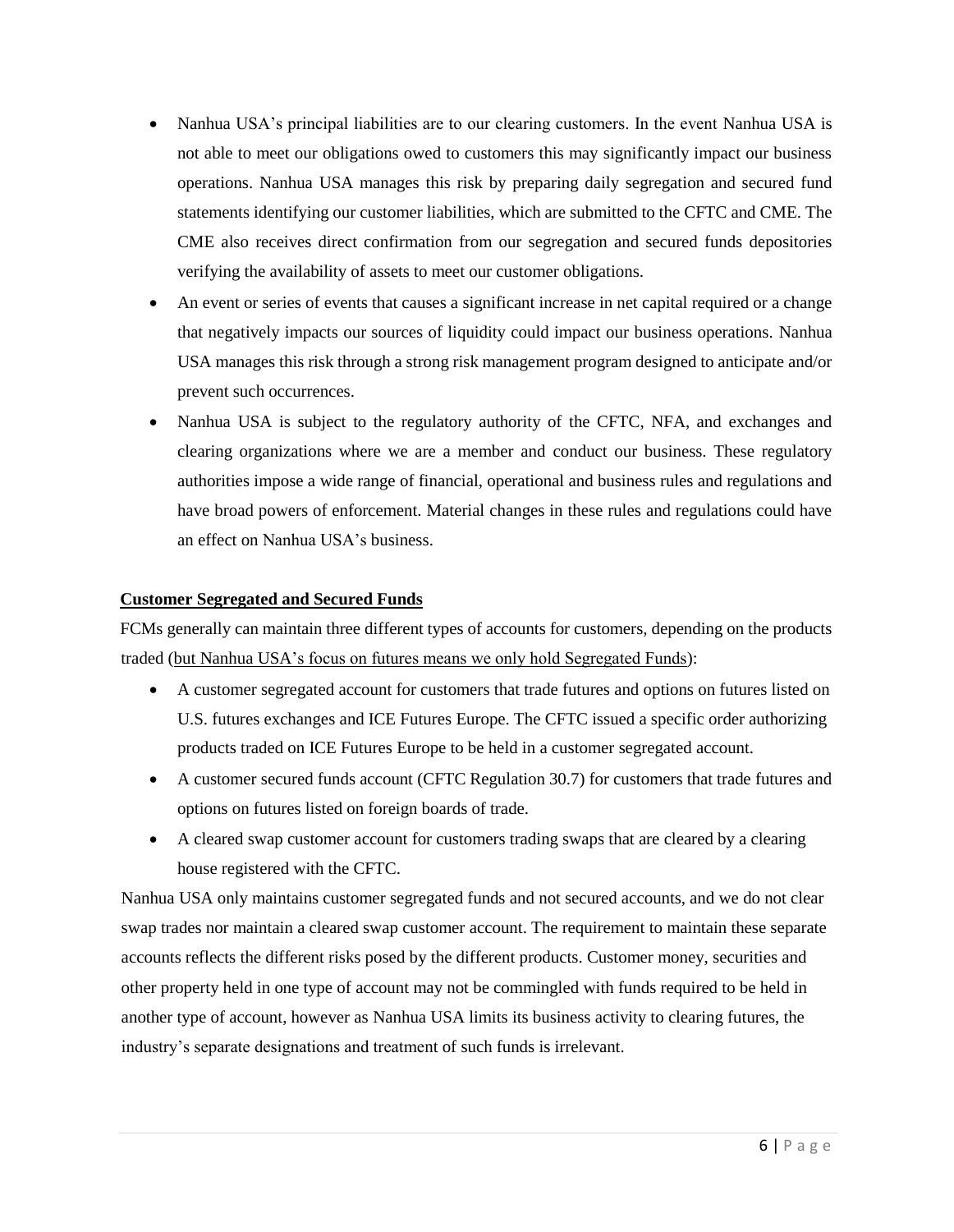#### **Customer Segregated Accounts**

Customer money, securities, and other property deposited with Nanhua USA, or that are otherwise required to be held for the benefit of customers, to margin, guarantee or secure futures and options on futures contracts traded on U.S. futures exchanges are held in a customer segregated account in accordance with section  $4d(a)(2)$  of the Commodity Exchange Act and the CFTC Regulation 1.20. Customer segregated funds held in a customer segregated account may not be used to meet the obligations of Nanhua USA or any other person, including another customer.

All customer segregated funds may be commingled in a single account and held with a bank, clearing organization or another FCM that clearly identifies the account as "customer segregated funds". Each bank or other FCM signs a written acknowledgment letter that indicates (i) the segregated funds are held in the account in accordance with the Commodity Exchange Act and CFTC regulations, (ii) the bank or other FCM will separately account for and segregate the customer funds, (iii) the CFTC has the right to examine the customer segregated account without permission from Nanhua USA, (iv) customer segregated ending account balances are electronically transmitted to the CFTC at the end of each business day for verification, and (v) a copy of the written acknowledgment letter is provided to the CFTC.

Nanhua USA must hold enough U.S. dollars in the U.S. to meet all of its U.S. dollar obligations and sufficient funds in each other currency to meet obligations in such currency. Notwithstanding the foregoing, assets denominated in a currency may be held to meet obligations denominated in another currency (other than U.S. dollars) as follows: (1) U.S. dollars may be held in the U.S. or in a money center country to meet obligations denominated in any other currency, and (2) funds in money center currencies may be held in the U.S. or in money center countries to meet obligations denominated in currencies other than U.S. Dollars.

Nanhua USA's risk management policies and procedures require us to regularly evaluate the depositories used to hold customer segregated funds. Our evaluation includes a review of the depository's financial capitalization, creditworthiness, operational reliability, access to liquidity, concentration thresholds, availability of federal government deposit insurance, and regulatory oversight structure. The evaluation is presented to Nanhua USA's Executive Committee and may result in changes in the use of depositories.

Each business day, Nanhua USA prepares a daily segregation statement reflecting the amount of customer funds held in segregation and the amount of segregated funds owed to customers for the prior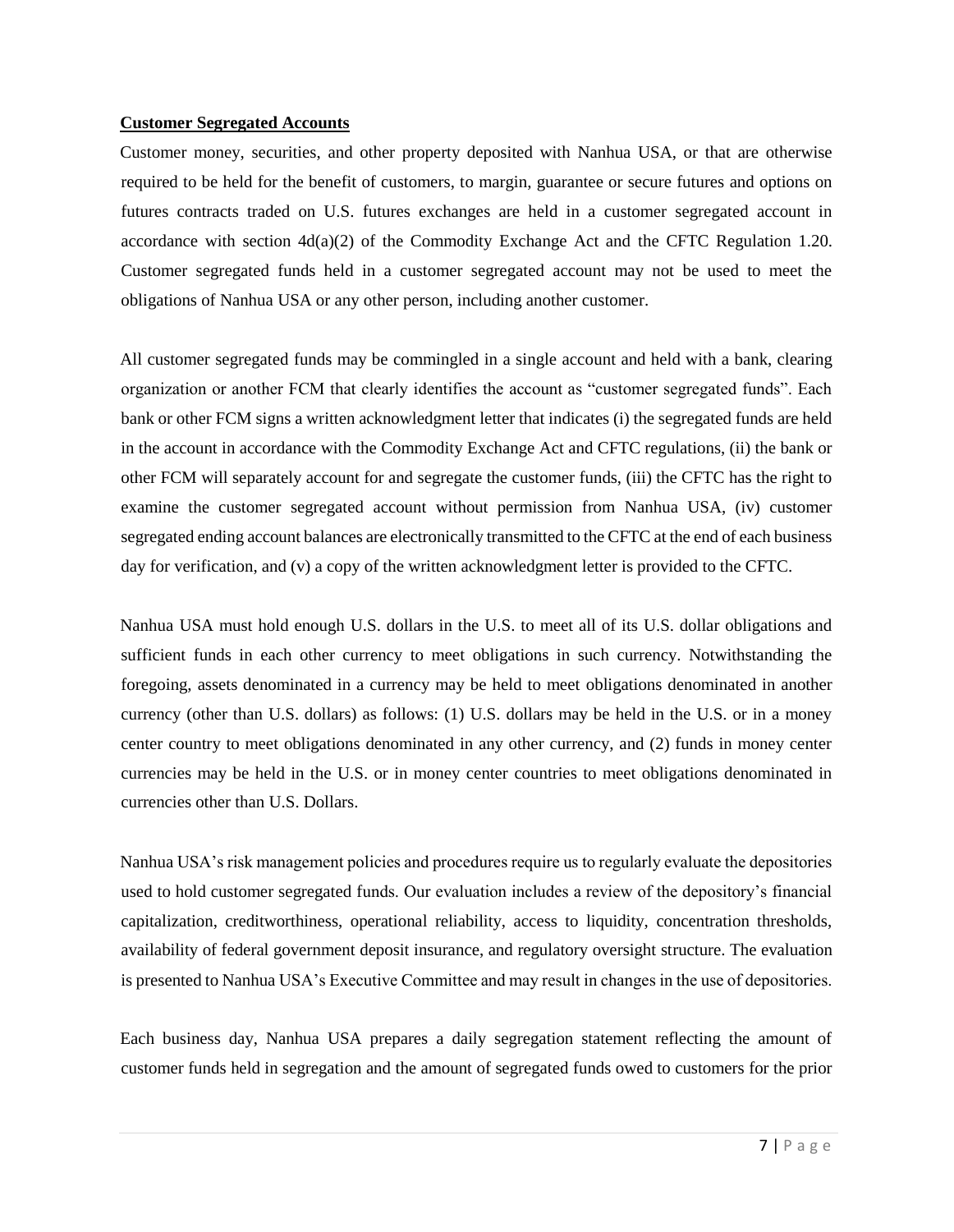business day. The prior year's daily segregation statements are available on our website, Financial Information.

As a clearing member FCM holding customer funds, Nanhua USA is obligated by the CFTC to separately account for all futures customer funds and segregate such funds as belonging to its futures customers Nanhua USA is further required to deposit futures customer funds in an account(s) which clearly identifies such funds as futures customer funds and shows that such funds are segregated as required by the Commodity Exchange Act ("CEA"). Nanhua USA must at all times maintain in the separate account or accounts money, securities and collateral property in an amount at least sufficient in the aggregate to cover its total obligations to all futures customers.

Nanhua USA may deposit futures customer funds, subject to the credit risk management policies and procedures with the following depositories:

A bank or trust company; A derivatives clearing organization; or Another futures commission merchant.

The Nanhua USA's credit risk management policy works hard to attempt to mitigate risks associated with the credit exposure, including the risk of failure of clearing counterparties and custodians of client funds. Nanhua USA performs appropriate due diligence before a counterparty is approved to hold customer funds to ensure that the financial entity where the Nanhua USA would deposit such funds is financially sound. Nanhua USA requires custodians of client funds to be established, well capitalized institutions.

The following criteria, without limitations, are considered:

Investment grade/debt rating Minimum equity and financial results Net capital and capital ratios Publicly listed companies or government guaranteed organization Location Operational reliability Access to liquidity Availability of deposit insurance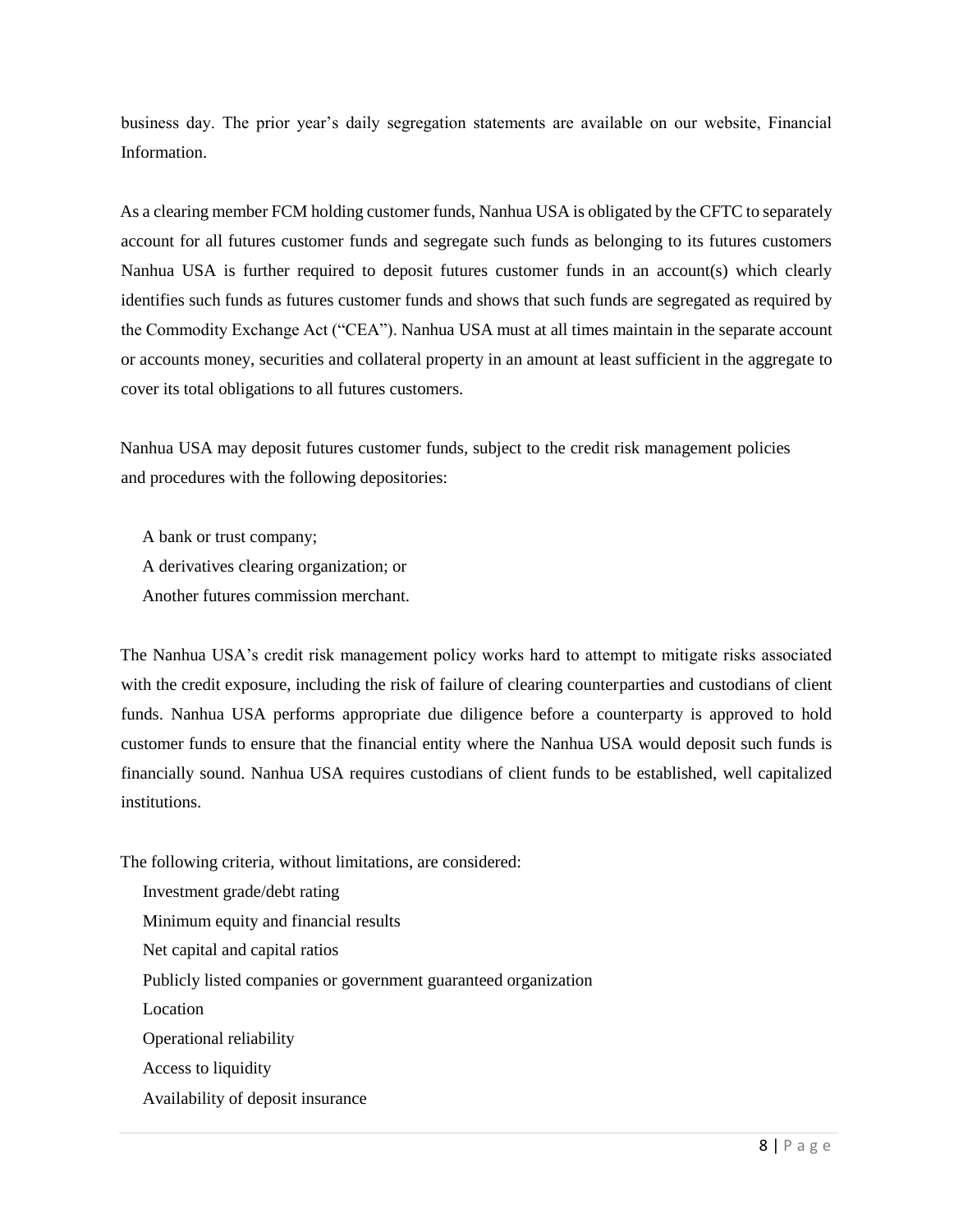Extent of regulation and regulatory supervision of the depository Reputation in the industry

Customer segregated and secured bank and counterparty accounts are approved the CFO and the Board of Directors of Nanhua USA.

# **Investments of Customer Segregated Assets**

CFTC Regulation 1.25 permits FCMs to invest customer segregated and secured funds in certain financial instruments. Commission rules further provide that the FCM may retain gains earned and is responsible for investment losses incurred in connection with such investments. Nanhua USA's current policies limit investments to cash bank deposits, U.S. government securities with the duration of any government security limited to 5 years or less, reverse repurchase transactions, and money market mutual funds.

The duration of the securities in which an FCM invests in customer segregated and secured funds cannot exceed, on average, 2 years. Nanhua USA's current average duration is less than 12 months.

Nanhua USA provides a daily summary of our current customer segregated investments, which is updated on a daily basis on our websit[e.](http://www.rcgdirect.com/wp-content/uploads/Investment-Pie-Chart.pdf)

## **Financial Information**

Nanhua USA must comply with the financial requirements pursuant to the CFTC and NFA rules and regulations. In addition, Nanhua USA must comply with any additional financial requirements at an exchange or clearing organization where we are a member and conduct our business. These requirements include daily and month-end financial reporting, minimum net capital requirements, and annual certified financial audits. Nanhua USA prepares our financial statements in accordance with generally accepted accounting principles. Management is not aware of any material liabilities that are not properly disclosed within our financial statements. The aggregate uncollected customer balances which Nanhua USA records as a bad debt expense during the past 12 months is zero. Nanhua USA does not engage in proprietary trading or offer over-the-counter ("OTC") products. Nanhua USA does not provide customer financing in any respect.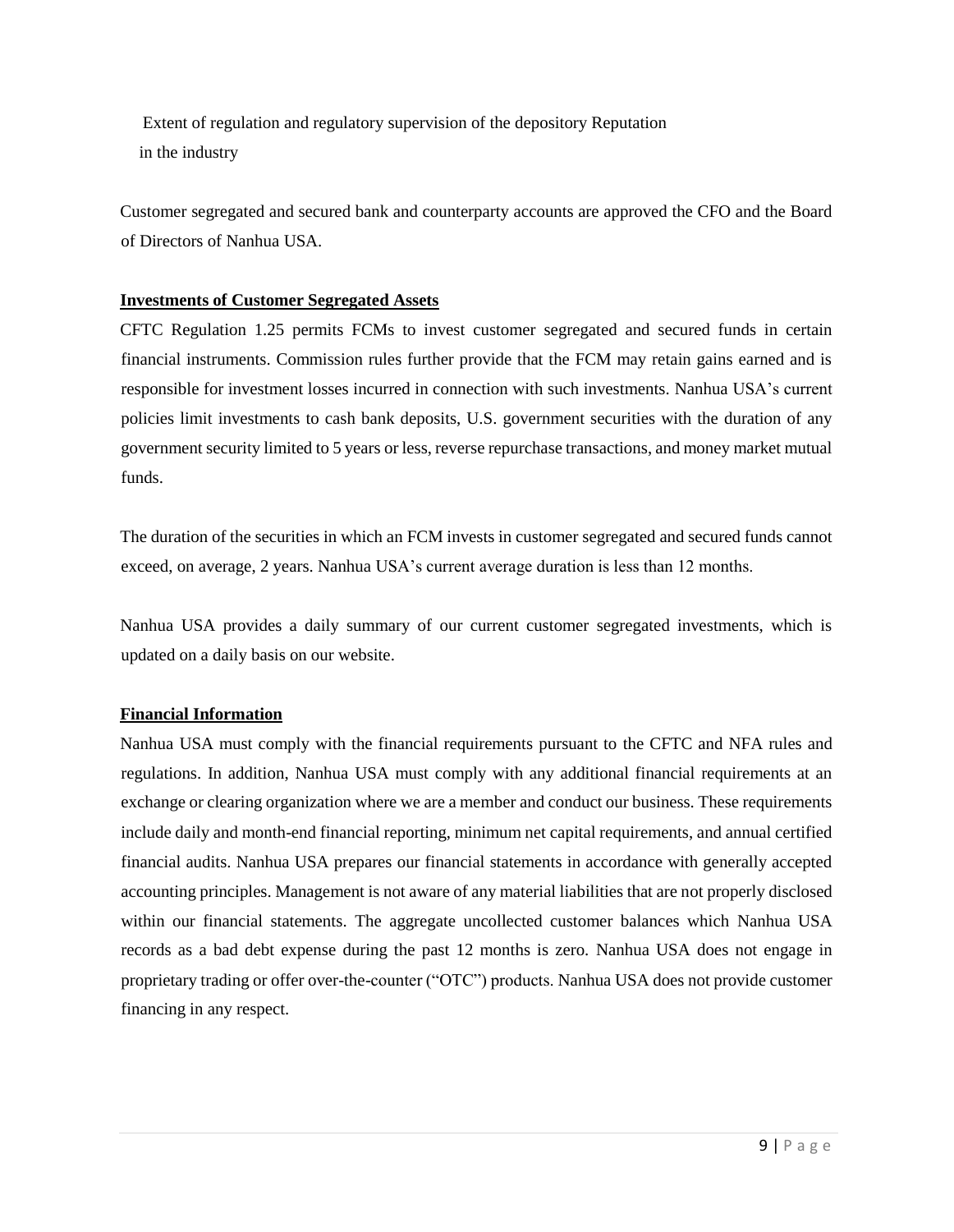As of June 30, 2018, financial data required to be disclosed is as follows:

| Member Equity                      | \$21,166,610 |
|------------------------------------|--------------|
| Net Capital                        | \$16,979,048 |
| <b>Adjusted Net Capital</b>        | \$16,979,048 |
| <b>Excess Net Capital</b>          | \$15,361,054 |
| <b>Available Subordinated Debt</b> | \$ 0.00      |

The significant types of business activities and product lines engaged in by Nanhua USA LLC, and the approximate percentage of FCM's assets and capital that are used in each type of activities are:

| <b>Activity/Product Line</b>      | Percentage of Assets | Percentage of Capital |
|-----------------------------------|----------------------|-----------------------|
| <b>Future Commission Merchant</b> | 100%                 | 100%                  |

At this time the firm maintains no committed unsecured lines of credit.

NANHUA USA's December 31, 2017, certified financial statement is available on our website: [http://www.nanhua-usa.com/cmsbigfile/2018/08/633d7722-f378-4f0f-b0d2-7fafd4a43b7d/Revised-](http://www.nanhua-usa.com/cmsbigfile/2018/08/633d7722-f378-4f0f-b0d2-7fafd4a43b7d/Revised-Public.pdf)[Public.pdf](http://www.nanhua-usa.com/cmsbigfile/2018/08/633d7722-f378-4f0f-b0d2-7fafd4a43b7d/Revised-Public.pdf)

Additional financial information on all FCMs is also available on the CFTC website at: <http://www.cftc.gov/MarketReports/financialfcmdata/index.htm>

Financial information regarding Nanhua USA LLC, including how we invest and hold customer funds, may be obtained from the National Futures Association. A helpful link to that information is provided below:

<http://www.nfa.futures.org/NFA-investor-information/fcm-financial-information.HTML>

# **Compliance and Legal**

Nanhua USA may be subject to litigation, arbitration and regulatory matters in the normal course of business, in which we believe the resolution of these matters will not result in any material adverse effect on our financial position.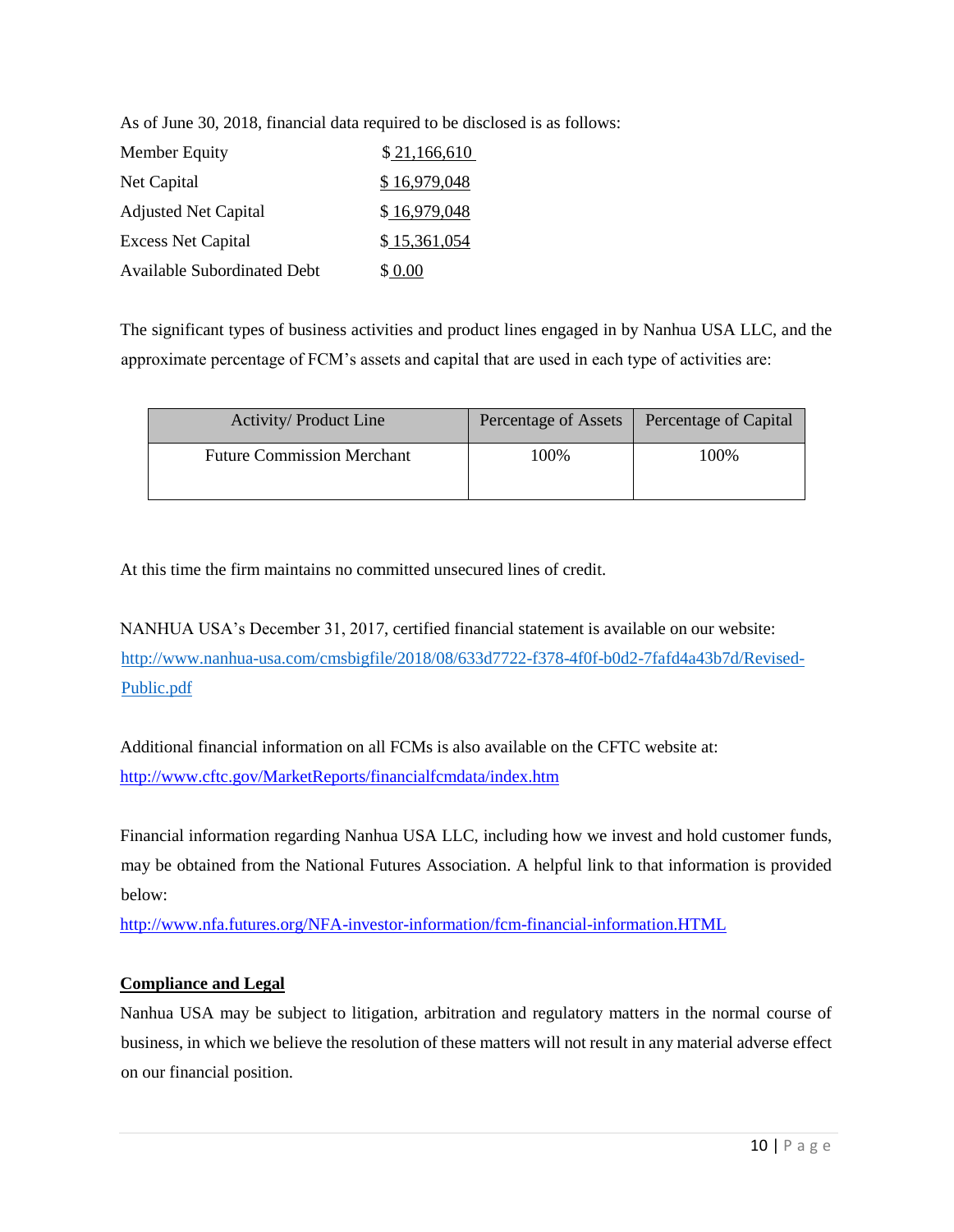As of August 15, 2018, Nanhua USA is involved in no material litigation matters and has no material litigation issue to report in the last 5 years.

## **Risk Management Program**

NANHUA USA maintains a robust risk management system, which includes the following:

- Risk management tools that provide real-time updates for substantially all customer trading activity and underlying market moves.
- Material margin calls are typically collected via wire transfer on the day the margin call is issued. In addition, Nanhua USA reserves the right to collect margin deficiencies on an intra-day basis, which may occur when there are significant underlying market moves.
- Daily customer open positions stress testing based on underlying market moves with the stress testing results review by management.
- Daily risk management reports to management that summarize current customer trading activity, trading gains or losses, and material margin calls.
- Risk Committee reporting structure in which material risk items are discussed with senior management and the principals.
- Electronic trading platforms have pre-execution risk limits. For internal control purposes, electronic trading limit setting process is separate from the trading limit approval process. Further, Nanhua USA has risk management tools that summarize all customer electronic trading limits for the major electronic platforms offered by NANHUA USA. We regularly review electronic trading limits to ensure the limits are appropriate for the customer's current trading activity and financial position.

# **Filing a Compliant**

There are several ways a customer may file a complaint against NANHUA USA or one of our employees:

A customer may file a complaint with the CFTC by contacting the Division of Enforcement at: <http://www.cftc.gov/ConsumerProtection/RedressReparations/index.htm> [o](http://www.cftc.gov/ConsumerProtection/RedressReparations/index.htm)r by phone at (866)366-2382.

A customer may file a complaint with the NFA by contacting them at: <http://www.nfa.futures.org/basicnet/Complaint.aspx> or by phone at (800) 621-3570.